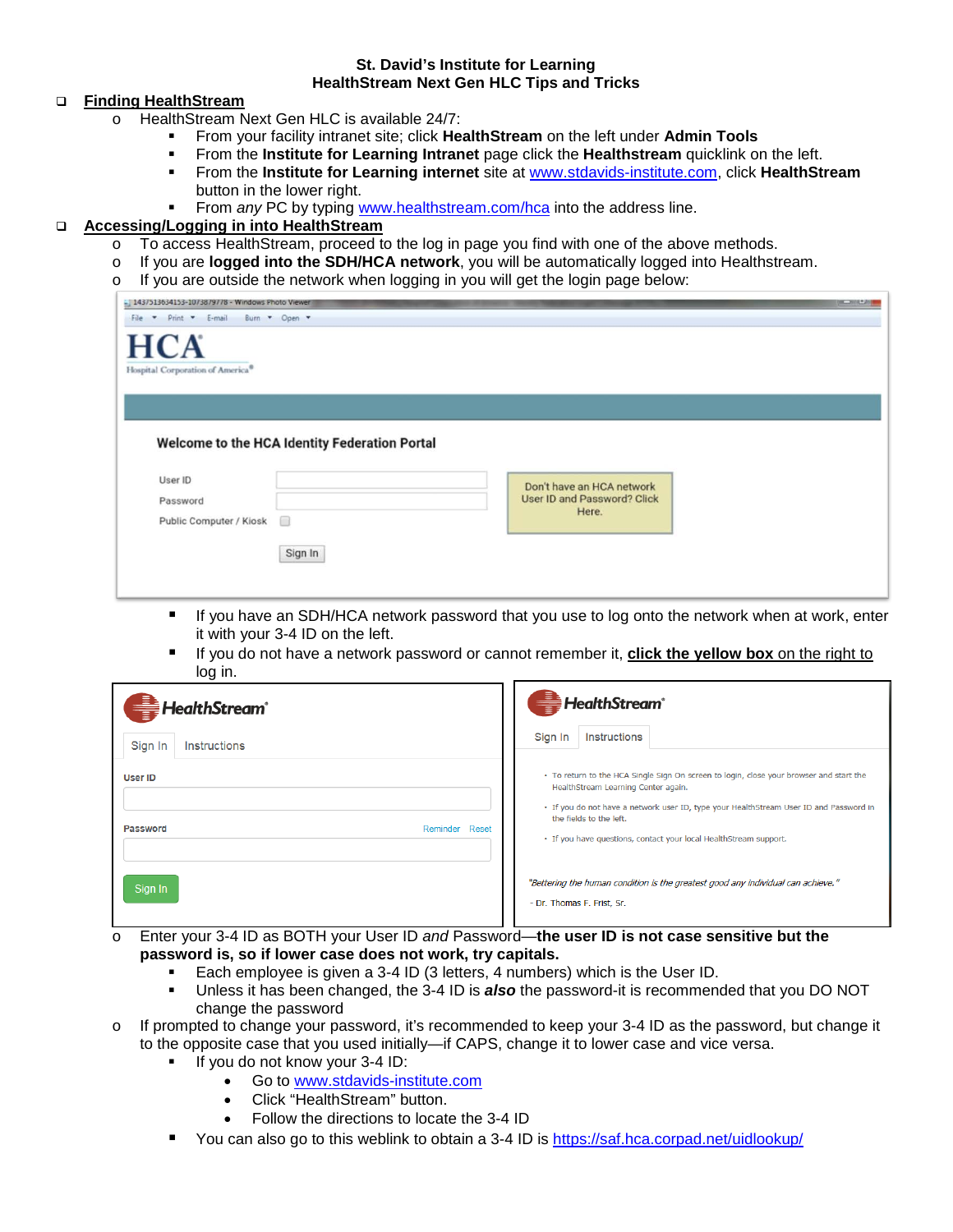o Once logged in you will see the log in page identified with your name as illustrated below. Click the **Take a Tour**—for an overview of the system and how it works.

| My To-Do List<br><b>TOTAL TASKS: 3</b>                                                                 |                   | Quick Start > |                               |  |
|--------------------------------------------------------------------------------------------------------|-------------------|---------------|-------------------------------|--|
| All Tasks 3<br>Assignments (2)<br>Electives (1)<br>Show:                                               |                   |               | Options<br>My Assessments     |  |
| 2016 Code of Conduct Refresher Equivalent<br>EQUIVALENT STATUS: Not Yet Started                        | Due: Oct 31, 2016 | Choose        | Reminder                      |  |
|                                                                                                        |                   |               | New Student UI - Student Info |  |
| Harvard ManageMentor® Complete Bundled<br>Courses<br>CURRICULUM STATUS: In Progress COMPLETED: 0 of 45 | Due: Dec 31, 2023 | Resume        |                               |  |

## **Healthstream Home Page Overview:**

- o After logging in, click the **Profile** tab and update your profile information. Most importantly,
- **Update your discipline and license information** so that if you do a course with CEs you get credit. o The default page that appears is always your **To Do** page:
	- This page lists course that have either been assigned to you or that you have elected to take yourself
		- Due dates for assigned courses are to the right.
		- **Quick Start** opens the first course due on your list.
		- Click **Start** to take a course that has not yet been started.
		- Click **Choose** to take a course that has more than one option for completing it and click **Enroll** to choose the option.
		- Click **Resume** to return to a course already in progress.
		- Course highlighted in **RED** are past their due date.
- o To view course you have completed and to print your transcript click the **Completed** tab. You have several options for managing this section:

| <b>HealthStream</b> ®                                                                | Fourt viewing the new look. Eduking for the current version. Switch buck |                              | Robert L Williams<br>St Davids Partnership   Logout                                                                                      |  |
|--------------------------------------------------------------------------------------|--------------------------------------------------------------------------|------------------------------|------------------------------------------------------------------------------------------------------------------------------------------|--|
| To Do<br>Completed<br>Connections                                                    | Profile $\sim$<br>Help<br>Catalog                                        | <b>A</b> Take a Tour         |                                                                                                                                          |  |
| <b>My Transcript</b><br>COMPLETIONS: 18 EST. TIME: 31h 12m                           |                                                                          | Print >                      |                                                                                                                                          |  |
| Feb 26, 2015 - Feb 25, 2016<br>Completed                                             |                                                                          | Options $\blacktriangledown$ | Continuing<br><b>Education Credits</b><br><b>Contact Hour</b><br><b>DISCIPLINE: Registered Nurses</b><br><b>CREDITS: 6.50 COURSES: 1</b> |  |
| <b>Surgical Fires (CE)</b><br>COURSE EST. TIME: 1h                                   | Dec 15, 2015                                                             | Certificate                  |                                                                                                                                          |  |
| 2014-2015 Preceptor Development Prerequisite<br>-Nursing<br>COURSE EST. TIME: 1h 52m | Dec 15, 2015                                                             | Certificate                  |                                                                                                                                          |  |
| <b>ANCC</b>                                                                          |                                                                          | CF Certificate               | ● 100% ▼                                                                                                                                 |  |

- **Change the Date Range—change the date range of your transcript displays and how it sorts<br><b>Customize and Print—determine how the transcript will print; date range, sort and the type of**
- **Customize and Print—**determine how the transcript will print: date range, sort and the type of completions (assigned or elective)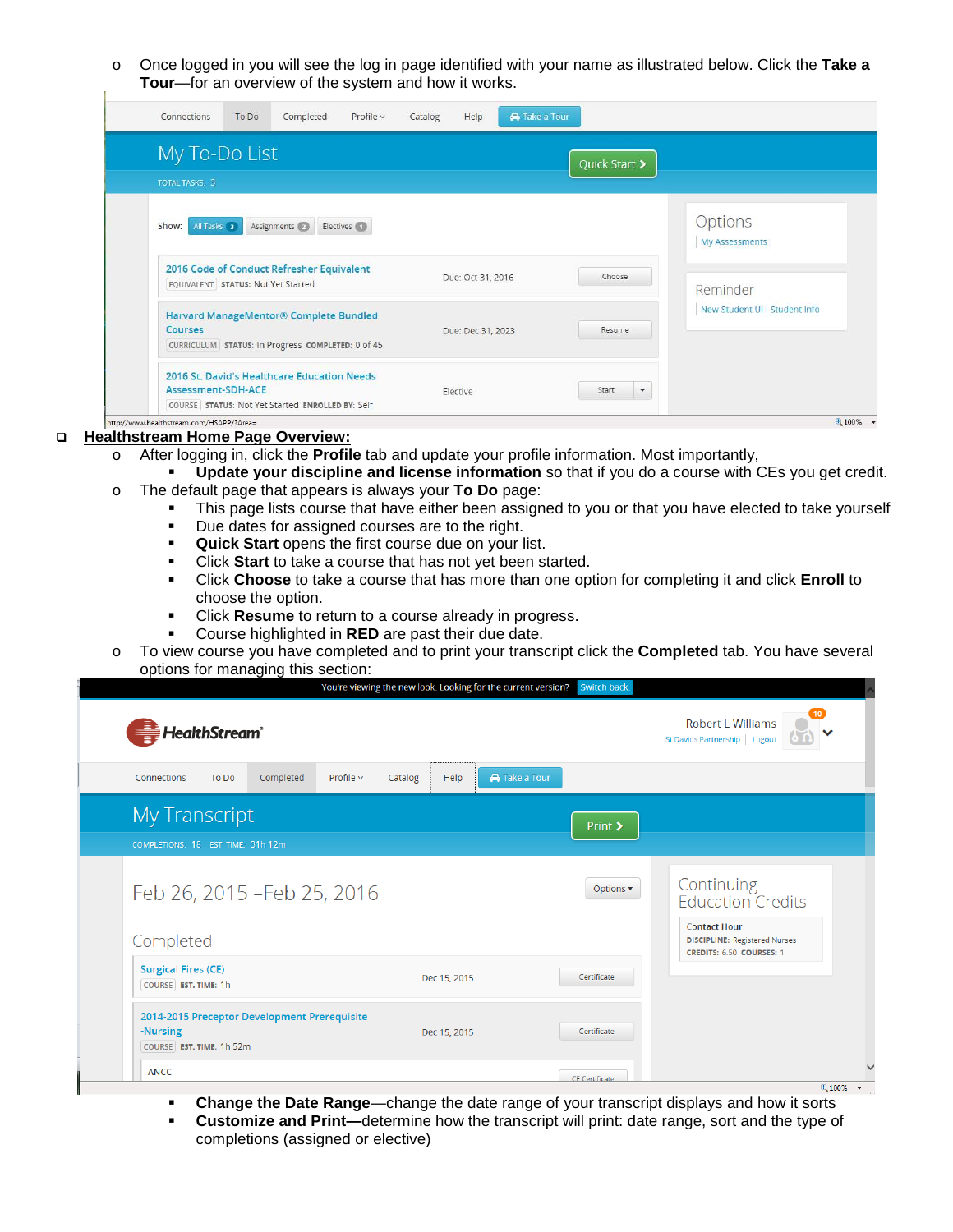- **Add a Learning Event**—Use to enter a course you have completed outside of Healthstream and add it to your transcript. These will be labeled **Entered by User** in your transcript.
- o To look up courses click the **Catalog** tab and search either alphabetically or by course category. You can take:



- **CE courses from the CE Center**—course can be searched by:
	- Alphabetically
	- **Specialty**
	- Accreditation Body
	- Certification Prep titles
	- **Industry Topics**
	- CE by State
	- Practice Area
- **You must have your license information entered under your Profile to receive CEs**:
	- Your CE totals will be displayed on your Completed page in the upper right.
	- If you enter your license information AFTER taking a course and expect to see CEs you must then open the course from your transcript and:
		- o Click the CE and Certifications tab
		- o Click **Refresh Credits** in the lower right.
	- Once updated, CE Certificates can be printed from your transcript
- o For Help using Healthstream, click the **Help** tab—the help system is thorough and user friendly and references the page you are currently on.

# **If You Have Problems Accessing HealthStream or Running Courses:**

- o Healthstream was originally designed for PC computers with Internet Explorer but now should work with other browsers such as Chrome, Safari, Firefox, etc. It should also work with Apple products and with mobile platforms. You will need to try them to see if you have any problems.
	- **Apple products have traditionally been a problem because they don't usually work with Flash and other Adobe programs.** If you have problems with an Apple Mac, below is a possible fix:
		- Update the Safari browser to the **most recent update.**
		- Click Safari in the top left of the screen
		- Click preferences
		- Click the Advanced tab
		- The bottom of the advanced tab has a click box option to "Show develop menu in menu bar".
		- Click develop in menu bar
		- Scroll to user agent
		- Click Internet Explorer 10.0
- o Make sure your browser **automatically refreshes every page**:
	- At the top of Internet Explorer, click **Tools**
	- Click **Internet Options**
	- Under "Browsing History" click **Settings**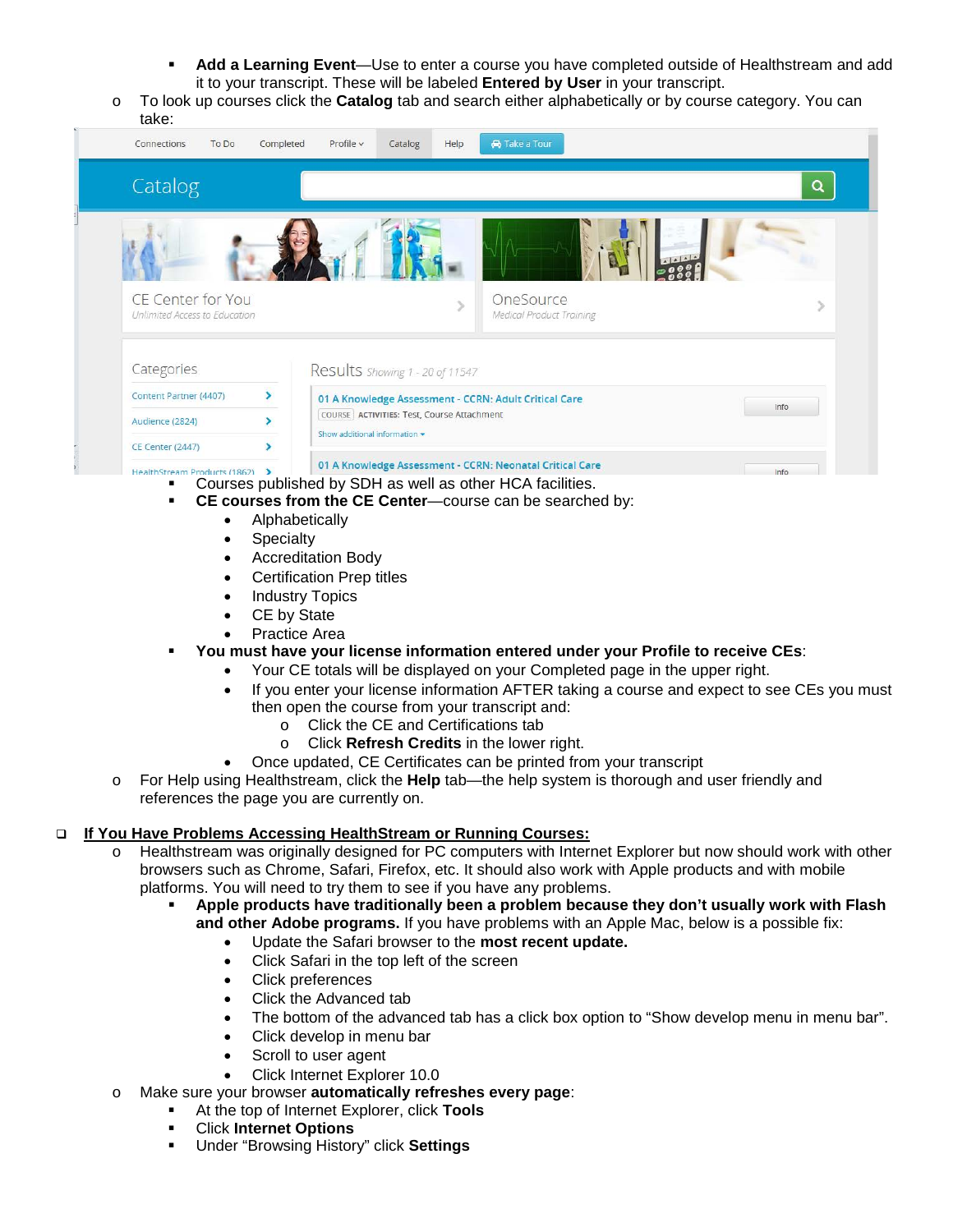- Under "Temporary Internet Files" and "Check for newer versions of stored pages" Make sure that **Automatically** is selected.
- Under **Disk space to use** make sure the amount of disk space used is set to at least 50 MB (this is typically set to 1024)
- Click OK and Ok again.
- o Make sure your **Temporary Internet File** is cleared out—**this is important for large, graphically-intensive courses such as the Regs, Code of Conduct and ECCO courses**. Check your browsers Help system for directions but for Windows:
	- Delete the temporary Internet Files in Internet Explorer by clicking Tools, Delete Browsing History or pressing and holding CTRL+SHIFT+DEL. Uncheck Preserve Favorites Website Data and check Temporary Internet Files, Cookies and Website Data, History, and Download History, then click Delete.
	- **In Google Chrome, click the three dots in the upper right cornerclick History, History, and Clear** Browsing Data. Leave the default options selected, and click Clear Browsing Data.
	- Close your browser and then reopen it and log back into Healthstream—**you must do this step for the above options to take effect!**
- o Set your browser security settings to MEDIUM,
- o Your hospital PCs with internet access can be used for HealthStream education and should be compliant with Healthstream.
	- Computers outside the SDH network, however, may not be compliant and Healthstream and SDH does not support non-HCA computers.
	- To check a PCs HealthStream compliance, log into HealthStream and go to the following link: <http://learn.healthstream.com/browsercheck/>
	- Any areas marked with a RED X indicates a necessary element, which requires intervention:
	- If you are in the hospital, this must be done by your Information Systems (IS) dept.
	- If you are at home, you should be able to do this by going to manufacturer websites and downloading the FREE plug-ins:
		- [http://www.macromedia.com](http://www.macromedia.com/) for Macromedia Flash or Shockwave.
		- <http://www.adobe.com/products/acrobat/readstep2.html> for Adobe Acrobat Reader.
	- For connectivity issues (how fast your computer runs):
		- In the hospital contact your IS dept.
			- At home contact your internet service provider.
	- **Popup Blockers must be turned off** for Healthstream to run many courses. To turn off **Popup Blocking:**
		- In the hospital:
			- o In your browser, click Tools
			- o Scroll to Pop-up blocker and turn off. You know the pop-up blocker is **off** when the selection says "Turn on Pop-up Blocker".
			- o If you're unable to do this, contact your IS dept.
		- At home:
			- o Same as above, plus other blockers listed below
			- o If you have a Google or Yahoo toolbar (or some other toolbar) on your browser, disable the Popup blocker there. This is usually found in the tool bar's Settings or Tools menu.
			- o If you are using *Windows XP Service Pack 2*, the Pop-up Blocker is a new feature in **Internet Explorer.** This feature blocks most unwanted pop-up windows from appearing. By default, the Pop-up Blocker is turned on. When the Pop-up Blocker is turned on, the automatic and background pop-up windows are blocked, but the popup windows that are opened by a user will still open in the usual manner.

## o **Additional Help with Course Completion**

o For online activities, ensure you have completed every module or section. The course is complete only when the following message appears: